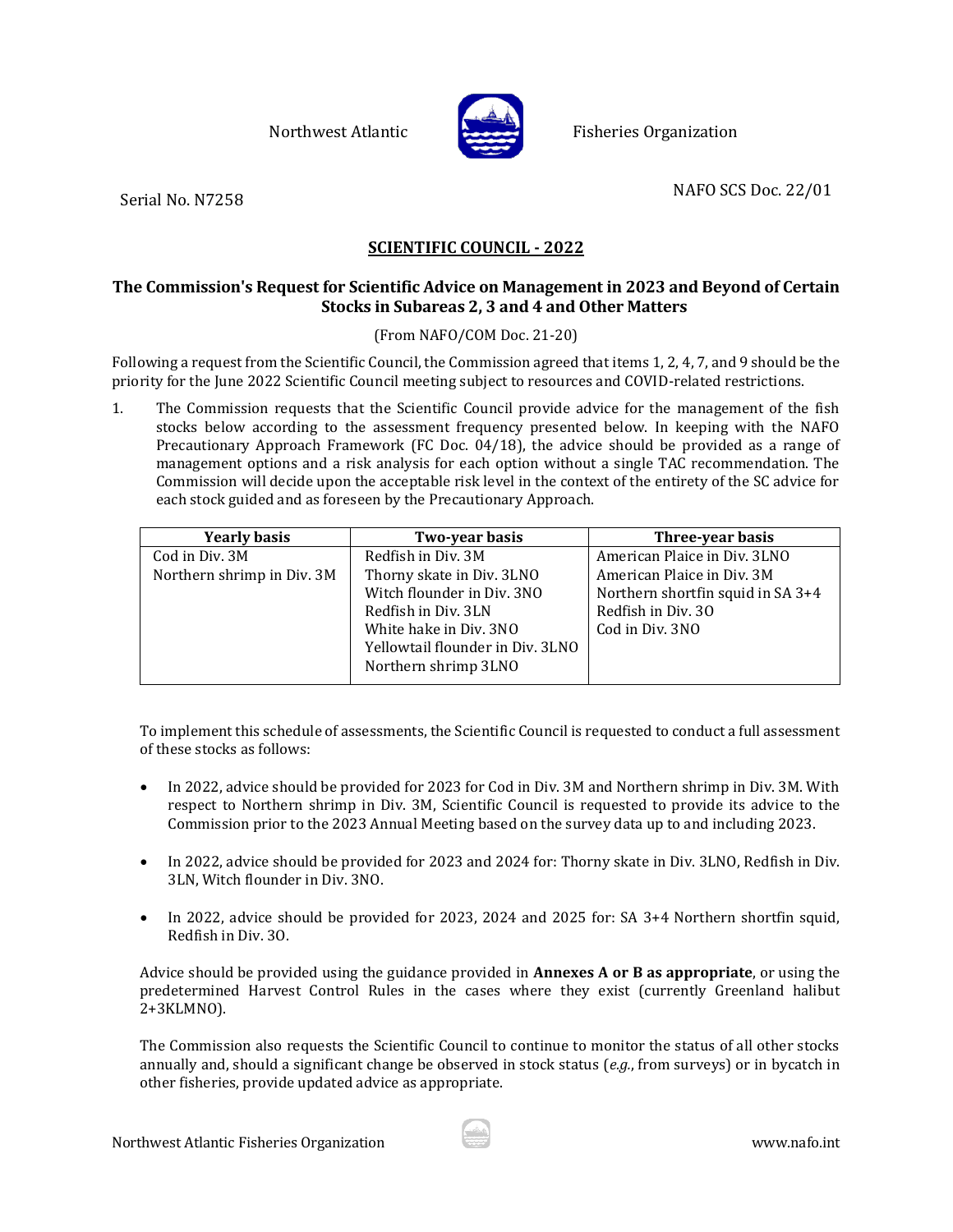- 2. The Commission requests the Scientific Council to monitor the status of Greenland halibut. Conditional on the absence of other reasons for Exceptional Circumstances arising (other than the missing Canadian spring 3LNO survey), to calculate in 2022 the HCR adjusting the TAC advised for 2022 using four survey indices (Canadian fall 2J3K, Canadian fall 3LNO, EU 3M 0-1400m, and EU-Spain 3NO surveys) to provide TAC advice for 2023. If other reasons for exceptional circumstances are occurring, the EC protocol will provide guidance on what steps should be taken.
- 3. The Commission requests that Scientific Council continue its evaluation of the impact of scientific trawl surveys on VME in closed areas and the effect of excluding surveys from these areas on stock assessments.
- 4. Scientific Council initiate the first steps in both the 2+3KLMNO Greenland halibut and 3LN redfish MSE processes during 2021-2022, namely:
	- a. Compile catch and survey data and any additional sources of information used in the current models;
	- b. Review and finalize the data inputs for review at the June 2022 Scientific Council meeting when conducting both the 3LN redfish assessment and the assessment of Greenland Halibut Exceptional Circumstances/ Provision of TAC advice
	- c. Time permitting, further work on the respective MSE work plans by the SC-GHL and SC-Redfish subgroups for presentation to WG-RBMS or SC.
- 5. The Commission requests that Scientific Council continue work on the sustainability of catches aspect of the Ecosystem Roadmap, including:
	- a. In consultation with WG-EAFFM via co-Chairs, convene independent experts to do a scientific review of; a) the estimation of fisheries production potential and total catch indices, and b) the adequacy of this analysis for their proposed use within the NAFO roadmap (Tier 1), while considering how species interactions are expected to be addressed in the future (Tier 2) within the overall Roadmap structure. The outcomes of this review would need to be tabled in June at Scientific Council to be available in advance of the planned workshop in 2022.
	- b. Work to support the WG-EAFFM workshop in 2022, which will explore ecosystem objectives and further develop how the Roadmap may apply to management decision making.
	- c. Continue its work to develop models that support implementation of Tier 2 of the EAFM Roadmap.
- 6. The Commission requests that Scientific Council, in relation to VME analyses:
	- a. Conduct a re-assessment of its previously recommended closures of 7a, 11a, 14a and 14b, incorporating catch and effort data for fisheries of shrimp from 2020 and 2021 into the fishing impact assessments. This work is to be completed by the 2023 Scientific Council meeting.
	- b. Review the effectiveness of NAFO CEM, Chapter 2 from a scientific and technical perspective and report back to the WG-EAFFM. WG-EAFFM would subsequently in 2022 consider whether any modifications to this Chapter should be recommended.
- 7. The Commission requests Scientific Council to continue progression on the review of the NAFO PA Framework in accordance to the PAF review work plan approved in 2020 (NAFO COM-SC Doc. 20-04).
- 8. The Commission requests Scientific Council to continue to develop a 3-5 year work plan, which reflects requests arising from the 2021 Annual Meeting, other multi-year stock assessments and other scientific inquiries already planned for the near future. The work plan should identify what resources are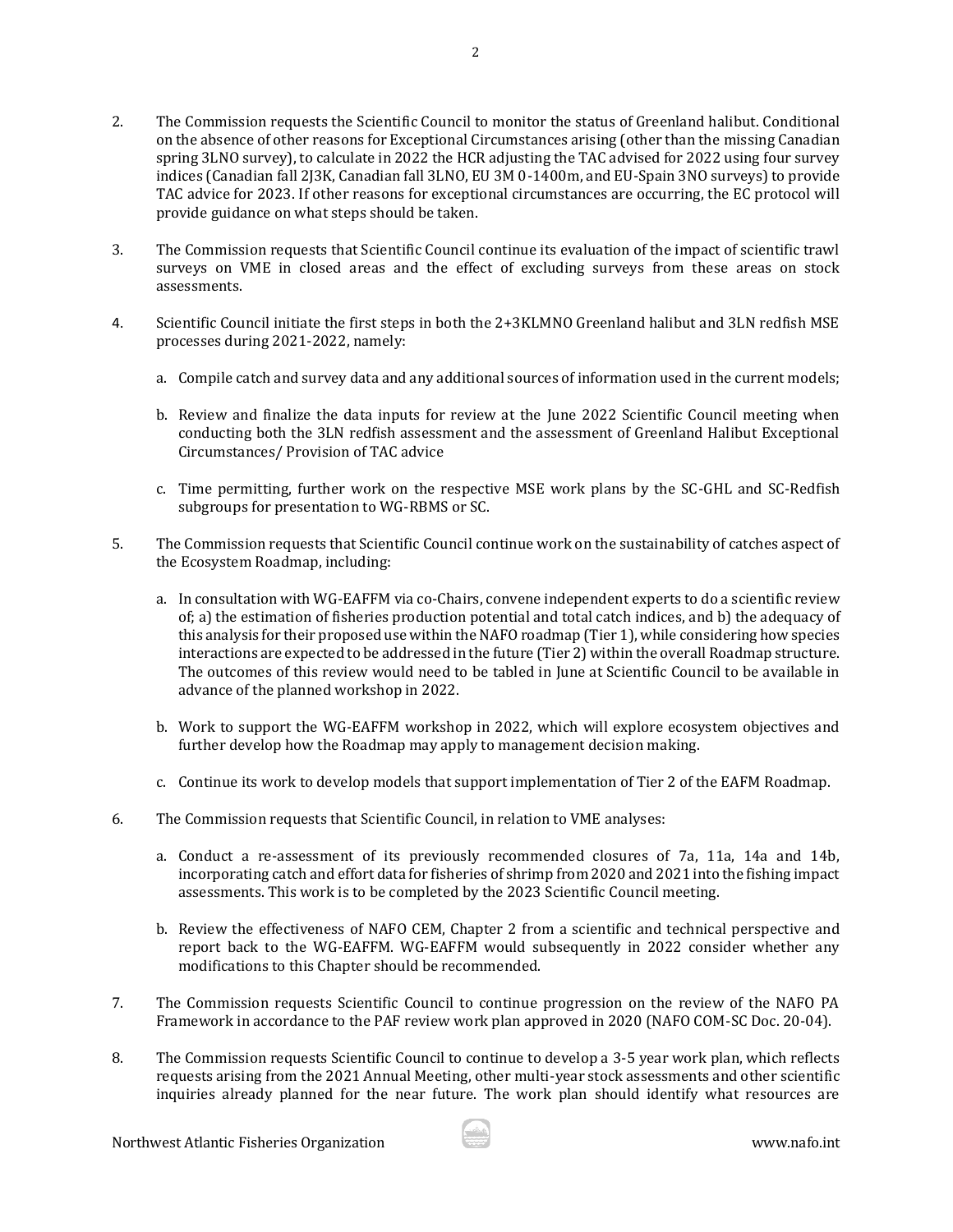necessary to successfully address these issues, gaps in current resources to meet those needs and proposed prioritization by the Scientific Council of upcoming work based on those gaps.

- 9. The Commission requests that Scientific Council do a full assessment for Div. 3LN redfish and provide advice based on the projection for various harvest levels for two-years (2023 and 2024) to evaluate the impacts according to the performance statistics from NAFO CEM Annex I.H.
- 10. The Commission requests that any new results from stock assessments and the scientific advice of Cod 2J3KL (Canada), Witch 2J3KL (Canada) and Pelagic *Sebastes mentella* (ICES Divisions V, XII and XIV; NAFO 1) to be presented to the Scientific Council and request the Scientific Council to prepare a summary of these assessments to be included in its annual report.
- 11. The Commission requests Scientific Council, jointly with the Secretariat, to conduct ongoing analysis of the Flemish Cap cod fishery data by 2022 in order to:
	- a. monitor the consequences of the management decisions (including the analysis of the redistribution of the fishing effort along the year and its potential effects on ecosystems, the variation of the cod catch composition in lengths/ages, and the bycatch levels of other fish species, benthos in general, and VME taxa in particular), and
	- b. carry out any additional monitoring that would be required, including Div. 3M cod caught as bycatch in other fisheries during the closed period.
- 12. The Commission requests Secretariat and the Scientific Council with other international organizations, such as the FAO and ICES to inform the Scientific Council's work related to the potential impact of activities other than fishing in the Convention Area. This would be conditional on CPs providing appropriate additional expertise to Scientific Council.
- 13. The Commission request that Scientific Council proceed with developing the ecosystem summary sheets for 3M and 3LNO move toward undertaking a joint Workshop with ICES (International Council for the Exploration of the Sea) as part of a peer review of North Atlantic ecosystems.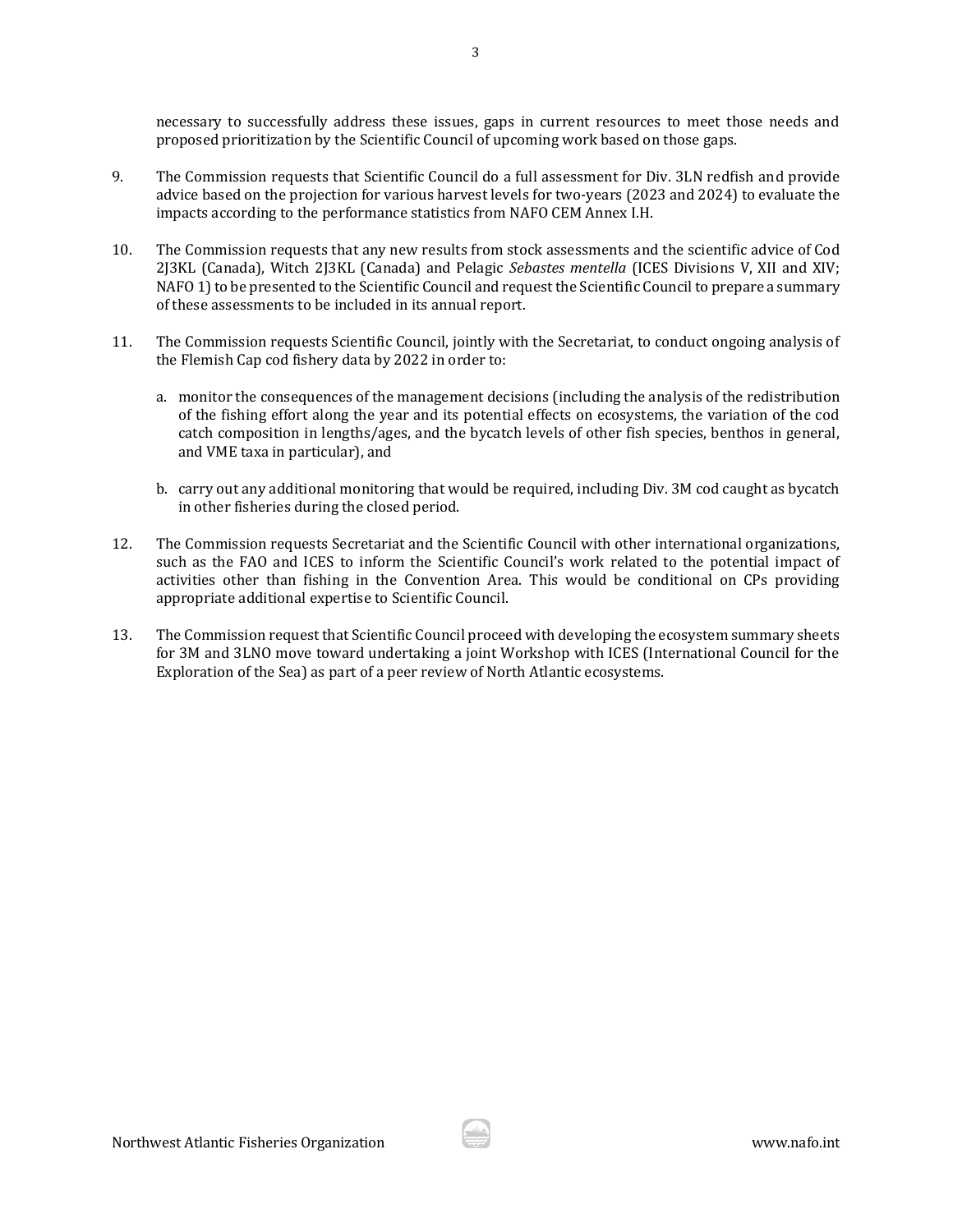### **ANNEX A: Guidance for providing advice on Stocks Assessed with an Analytical Model**

The Commission request the Scientific Council to consider the following in assessing and projecting future stock levels for those stocks listed above. These evaluations should provide the information necessary for the Fisheries Commission to consider the balance between risks and yield levels, in determining its management of these stocks:

- 1. For stocks assessed with a production model, the advice should include updated time series of:
- Catch and TAC of recent years
- Catch to relative biomass
- Relative Biomass
- Relative Fishing mortality
- Stock trajectory against reference points
- And any information the Scientific Council deems appropriate.

Stochastic short-term projections (3 years) should be performed with the following constant fishing mortality levels as appropriate:

- For stocks opened to direct fishing:  $2/3$  F<sub>msy</sub>,  $3/4$  F<sub>msy</sub>,  $85\%$  F<sub>msy</sub>,  $90\%$  F<sub>msy</sub>,  $95\%$  F<sub>msy</sub>, F<sub>msy</sub>, 0.75 X F<sub>status</sub> quo, Fstatus qu,1.25 X Status quo, F=0; TAC Status quo, 85% TAC Status quo, 90% TAC Status quo, 95% TAC Status quo
- For stocks under a moratorium to direct fishing:  $F_{\text{status quo}}$ ,  $F = 0$ .

The first year of the projection should assume a catch equal to the agreed TAC for that year.

Results from stochastic short-term projection should include:

- The 10%, 50% and 90% percentiles of the yield, total biomass, spawning stock biomass and exploitable biomass for each year of the projections
- The risks of stock population parameters increasing above or falling below available biomass and fishing mortality reference points. The table indicated below should guide the Scientific Council in presenting the short-term projections.

| Limit reference points                   |                        |                        |                        |                  |      |      |                         |               |               |  |                |               |               |                  |      |               |  |                     |
|------------------------------------------|------------------------|------------------------|------------------------|------------------|------|------|-------------------------|---------------|---------------|--|----------------|---------------|---------------|------------------|------|---------------|--|---------------------|
|                                          |                        |                        |                        | $P(F > F_{lim})$ |      |      | $P(B < B_{\text{lim}})$ |               |               |  | $P(F>F_{msy})$ |               |               | $P(B < B_{msy})$ |      |               |  | P(B2024 ><br>B2021) |
| F in 2022 and<br>following years*        | Yield<br>2022<br>(50%) | Yield<br>2023<br>(50%) | Yield<br>2024<br>(50%) | 2022             | 2023 | 2024 | 2022                    | 2023          | 2024          |  | 2022           | 2023          | 2024          | 2022             | 2023 | 2024          |  |                     |
| $2/3$ Fmsy                               | $\ddot{}$              |                        |                        | $\%$             | $\%$ | $\%$ | $\%$                    | $\%$          | $\%$          |  | $\%$           | $\%$          | $\%$          | $\%$             | $\%$ | $\%$          |  | $\%$                |
| $3/4$ Fmsy                               |                        |                        |                        | $\%$             | $\%$ | $\%$ | $\%$                    | $\frac{0}{0}$ | $\%$          |  | $\%$           | $\%$          | $\%$          | $\frac{0}{0}$    | $\%$ | $\%$          |  | $\%$                |
| 85% Fmsy<br>90% Fmsy                     | $\ddot{}$              |                        |                        | $\frac{0}{0}$    | %    | $\%$ | $\frac{0}{0}$           | $\frac{0}{0}$ | $\%$          |  | $\%$           | $\%$          | $\%$          | $\frac{0}{0}$    | $\%$ | $\frac{0}{0}$ |  | $\%$                |
| 95% Fmsy                                 |                        |                        |                        |                  |      |      |                         |               |               |  |                |               |               |                  |      |               |  |                     |
| Fmsy                                     |                        |                        |                        | $\%$             | $\%$ | $\%$ | $\frac{0}{0}$           | $\frac{0}{0}$ | $\%$          |  | $\frac{0}{0}$  | $\frac{0}{0}$ | $\%$          | $\frac{0}{0}$    | $\%$ | $\%$          |  | $\%$                |
| 0.75 X Fstatus quo                       | $\ddot{}$              |                        |                        | $\frac{0}{0}$    | $\%$ | $\%$ | $\frac{0}{0}$           | $\frac{0}{0}$ | $\frac{0}{0}$ |  | $\frac{0}{0}$  | $\%$          | $\%$          | $\frac{0}{0}$    | $\%$ | $\frac{0}{0}$ |  | $\%$                |
| Fstatus quo                              |                        |                        |                        | $\frac{0}{0}$    | $\%$ | $\%$ | $\frac{0}{0}$           | $\frac{0}{0}$ | $\frac{0}{0}$ |  | $\%$           | $\%$          | $\%$          | $\frac{0}{0}$    | $\%$ | $\frac{0}{0}$ |  | $\%$                |
| 1.25 X Status quo                        |                        |                        |                        | $\frac{0}{0}$    | $\%$ | $\%$ | $\frac{0}{0}$           | $\frac{0}{0}$ | $\%$          |  | $\frac{0}{0}$  | %             | $\frac{0}{0}$ | $\frac{0}{0}$    | $\%$ | $\frac{0}{0}$ |  | $\%$                |
| $F=0$                                    | $\ddot{}$              |                        |                        | $\frac{0}{0}$    | $\%$ | $\%$ | $\frac{0}{0}$           | $\frac{0}{0}$ | $\%$          |  | $\frac{0}{0}$  | $\%$          | $\%$          | $\frac{0}{0}$    | $\%$ | $\frac{0}{0}$ |  | $\%$                |
| TAC Status quo                           |                        |                        |                        |                  |      |      |                         |               |               |  |                |               |               |                  |      |               |  |                     |
| 85% TAC Status quo<br>90% TAC Status quo |                        |                        |                        |                  |      |      |                         |               |               |  |                |               |               |                  |      |               |  |                     |
| 95% TAC Status quo                       |                        |                        |                        |                  |      |      |                         |               |               |  |                |               |               |                  |      |               |  |                     |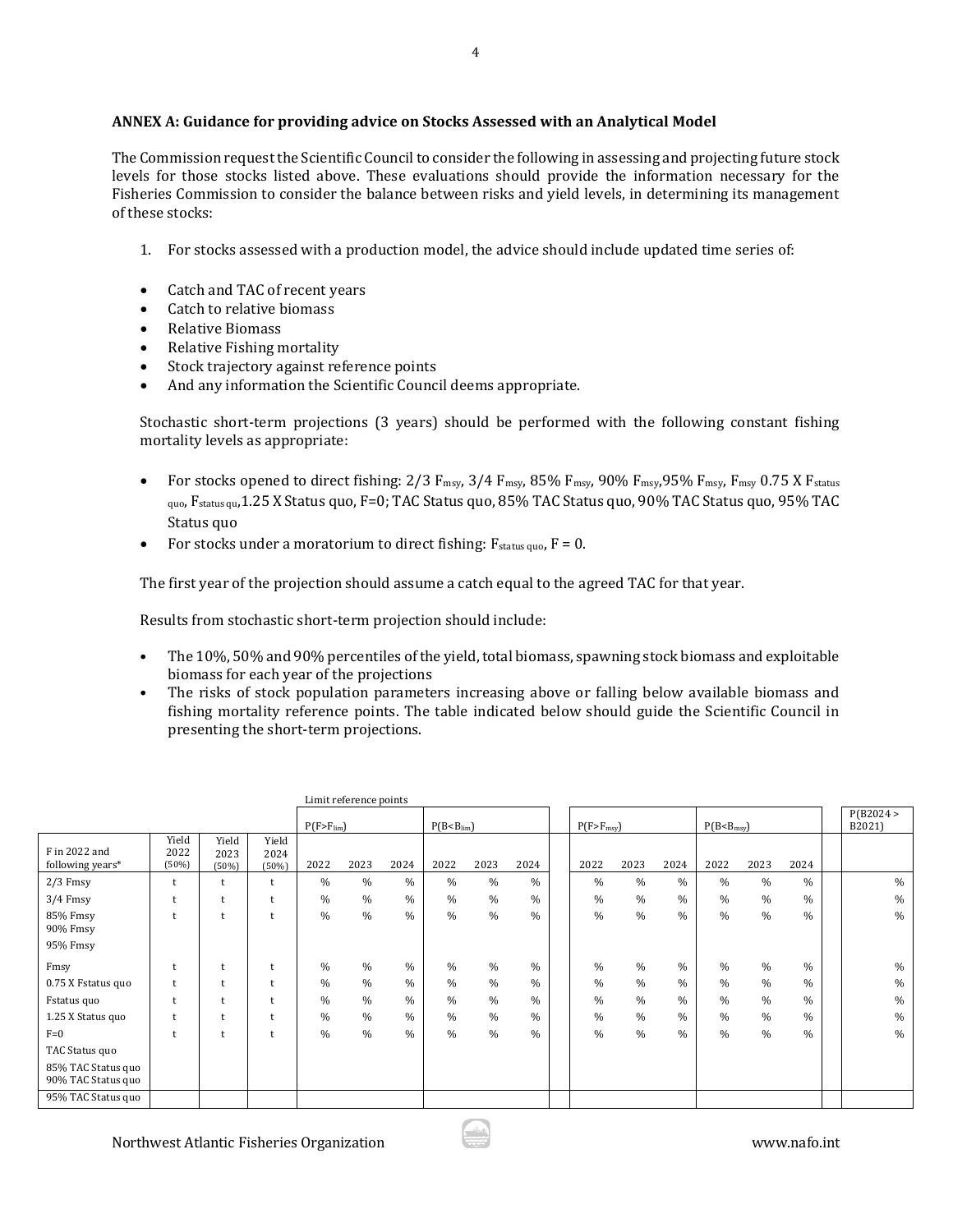- 2. For stock assessed with an age-structured model, information should be provided on stock size, spawning stock sizes, recruitment prospects, historical fishing mortality. Graphs and/or tables should be provided for all of the following for the longest time-period possible:
- historical yield and fishing mortality;
- spawning stock biomass and recruitment levels;
- Stock trajectory against reference points
- And any information the Scientific Council deems appropriate

Stochastic short-term projections (3 years) should be performed with the following constant fishing mortality levels as appropriate:

- For stocks opened to direct fishing: F0.1, F<sub>max</sub>, 2/3 F<sub>max</sub>, 3/4 F<sub>max</sub>, 85% F<sub>max</sub>, 75% F<sub>status quo, Fstatus quo,</sub> 125% Fstatus quo,
- For stocks under a moratorium to direct fishing:  $F_{status quo}$ ,  $F = 0$ .

The first year of the projection should assume a catch equal to the agreed TAC for that year.

Results from stochastic short-term projection should include:

- The 10%, 50% and 90% percentiles of the yield, total biomass, spawning stock biomass and exploitable biomass for each year of the projections
- The risks of stock population parameters increasing above or falling below available biomass and fishing mortality reference points. The table indicated below should guide the Scientific Council in presenting the short-term projections.

| Limit reference points            |               |               |               |                  |               |               |                         |      |      |  |               |               |               |                |      |      |  |                     |
|-----------------------------------|---------------|---------------|---------------|------------------|---------------|---------------|-------------------------|------|------|--|---------------|---------------|---------------|----------------|------|------|--|---------------------|
|                                   |               |               |               | $P(F > F_{lim})$ |               |               | $P(B < B_{\text{lim}})$ |      |      |  | P(F > F0.1)   |               |               | $P(F>F_{max})$ |      |      |  | P(B2024 ><br>B2021) |
| F in 2022 and<br>following years* | Yield<br>2022 | Yield<br>2023 | Yield<br>2024 | 2022             | 2023          | 2024          | 2022                    | 2023 | 2024 |  | 2022          | 2023          | 2024          | 2022           | 2023 | 2024 |  |                     |
| F0.1                              |               |               |               | $\%$             | $\%$          | $\%$          | $\%$                    | $\%$ | %    |  | $\frac{0}{0}$ | %             | $\%$          | %              | %    | $\%$ |  | $\frac{0}{0}$       |
| $F_{\text{max}}$                  |               |               |               | %                | $\frac{0}{0}$ | $\%$          | %                       | $\%$ | $\%$ |  | %             | $\%$          | %             | %              | $\%$ | $\%$ |  | $\frac{0}{0}$       |
| 66% F <sub>max</sub>              |               |               |               | $\%$             | $\frac{0}{0}$ | $\%$          | %                       | $\%$ | %    |  | $\%$          | %             | $\%$          | %              | $\%$ | $\%$ |  | $\frac{0}{0}$       |
| 75% F <sub>max</sub>              |               |               |               | %                | $\frac{0}{0}$ | $\%$          | %                       | $\%$ | %    |  | $\%$          | %             | %             | %              | $\%$ | $\%$ |  | $\frac{0}{0}$       |
| 85% F <sub>max</sub>              |               |               |               | $\frac{0}{0}$    | $\frac{0}{0}$ | $\frac{0}{0}$ | %                       | $\%$ | %    |  | $\%$          | %             | $\%$          | $\%$           | $\%$ | $\%$ |  | $\frac{0}{0}$       |
| $0.75$ X $F_{2018}$               |               |               |               | $\frac{0}{0}$    | $\frac{0}{0}$ | $\frac{0}{0}$ | $\%$                    | $\%$ | %    |  | $\%$          | $\frac{0}{0}$ | $\%$          | %              | $\%$ | $\%$ |  | $\frac{0}{0}$       |
| $F_{2018}$                        |               |               |               | %                | $\frac{0}{0}$ | $\%$          | %                       | %    | %    |  | %             | %             | $\%$          | %              | $\%$ | $\%$ |  | $\frac{0}{0}$       |
| 1.25 X F <sub>2018</sub>          |               |               |               | $\frac{0}{0}$    | $\frac{0}{0}$ | $\%$          | $\%$                    | $\%$ | %    |  | $\%$          | $\%$          | $\frac{0}{0}$ | $\frac{0}{0}$  | $\%$ | $\%$ |  | $\frac{0}{0}$       |

Limit reference points